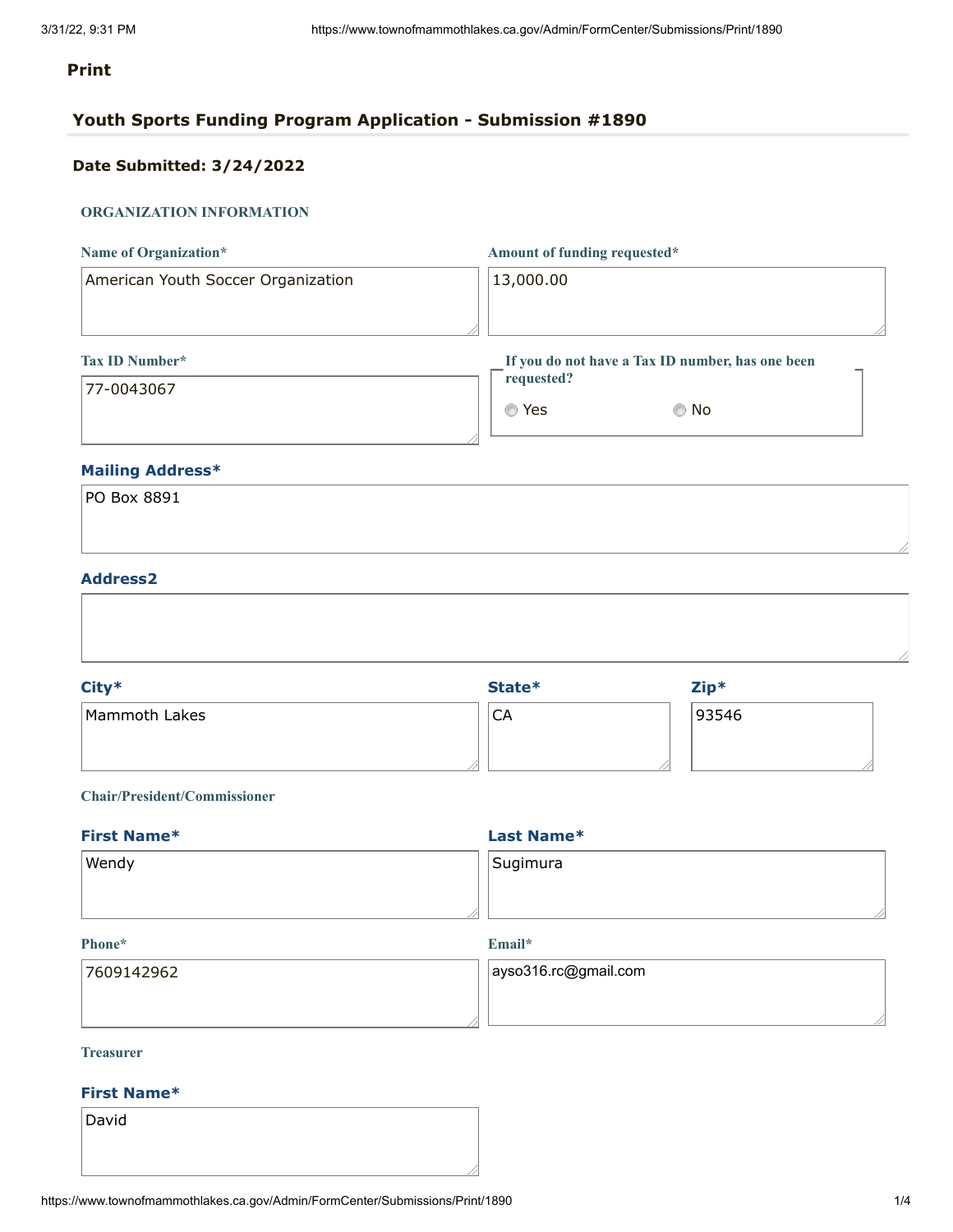#### **Last Name\***

| Anderson |
|----------|
|----------|

#### **Phone\***

**Email\***

| 7143304172 | $\vert$ dave.mark.anderson@gmail.com |
|------------|--------------------------------------|
|            |                                      |

#### **Purpose of organization\***

To provide a positive, fair and fun soccer experience for the kids/adults in our Community. AYSO strives to do this through six tenets. Everyone plays, positive coaching, open registration (trying to make things affordable for everyone), balanced teams , player development and of course good sportsmanship.

#### **FUNDING INFORMATION**

#### **Amount of funding request\***

13,000.00

#### **Budget Information Worksheet\***

2021 Youth Sports Funding Budget Information Template (1).xlsx

## **Youth Sports Funding Budget Information Worksheet** 2021 Budget [Information](https://www.townofmammothlakes.ca.gov/DocumentCenter/View/11932/2021-Youth-Sports-Funding-Budget-Information-Template) Worksheet

Please download, fill in, save, and upload the provided budget information worksheet.

#### **Please describe, in itemized detail, how the funds received in 2021 were spent:\***

Funds were spent on field equipment, uniforms, volunteer training to provide a safe haven, volunteer coach and official training, discounted registration/scholarships for those who couldn't afford full registration, volunteer background screening, and tournament registration.

#### **How many scholarships were awarded by your organization in 2021?**

10 (down due to COVID)

#### **Please describe how the requested funding for 2022 will be used:\***

Last year we were not able to participate in a number of programs due to COVID, such as the UK coach training program and some tournaments. Expenses are expected to return to normal this season. Funds will be spent on field equipment, uniforms, volunteer training to provide a safe haven, volunteer coach and official training, discounted registration/scholarships for those who couldn't afford full registration, volunteer background screening, and tournament registration.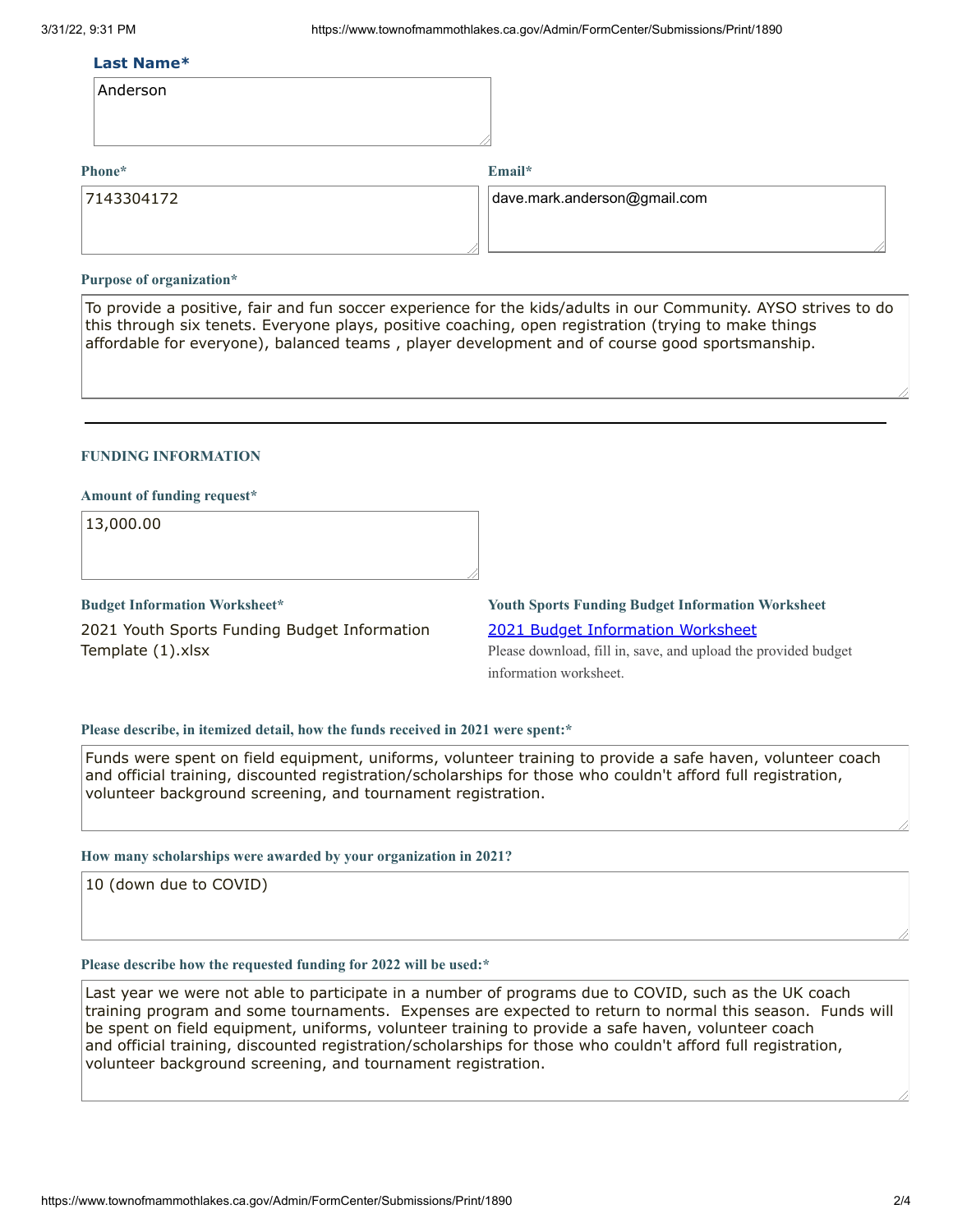|  | What other sources have you pursued to obtain funding?* |  |  |  |  |  |  |
|--|---------------------------------------------------------|--|--|--|--|--|--|
|--|---------------------------------------------------------|--|--|--|--|--|--|

| Player registration fees and donations.                                                               |                                                                                                  |
|-------------------------------------------------------------------------------------------------------|--------------------------------------------------------------------------------------------------|
| Please upload any documents that will assist in establishing the funding history of the organization: |                                                                                                  |
| <b>Funding History Documents</b>                                                                      | <b>Funding History Documents</b>                                                                 |
| Choose File   No file chosen                                                                          | Choose File   No file chosen                                                                     |
| <b>Funding History Documents</b>                                                                      | <b>Funding History Documents</b>                                                                 |
| Choose File   No file chosen                                                                          | Choose File   No file chosen                                                                     |
| Do you have a Facility Use Agreement with the Town of<br><b>Mammoth Lakes?*</b>                       | Are any Town/County resources (e.g., parks, fields, or<br>facilities) used by the organization?* |
| ◉ Yes<br>© No                                                                                         | ◉ Yes<br>© No                                                                                    |

If yes, indicate the nature of the usage, the estimated number of participant hours, and any expenses incurred by your **organization for the prep and maintenance of the facility used by your organization.**

We use Shady Rest, Whitmore, and occasionally the Crowley fields. Fields are used approximately 20 hours/week during the season and approximately 10 hours/week in the spring, depending on weather. The expenses consist of painting the fields which totals approximately \$2,000 per year.

#### **PROGRAM INFORMATION**

**Duration of the program's season (days per year):\***

Roughly 80 days

**Number of registered youth participants in 2021\***

305

**Number of Mono County full-time residents:\***

305

Number of adult volunteer hours involved with the program (specific program set up, maintenance, etc. - provide details):\*

Thousands of volunteer hours between board members, coaches, referees, and other volunteers working throughout the year.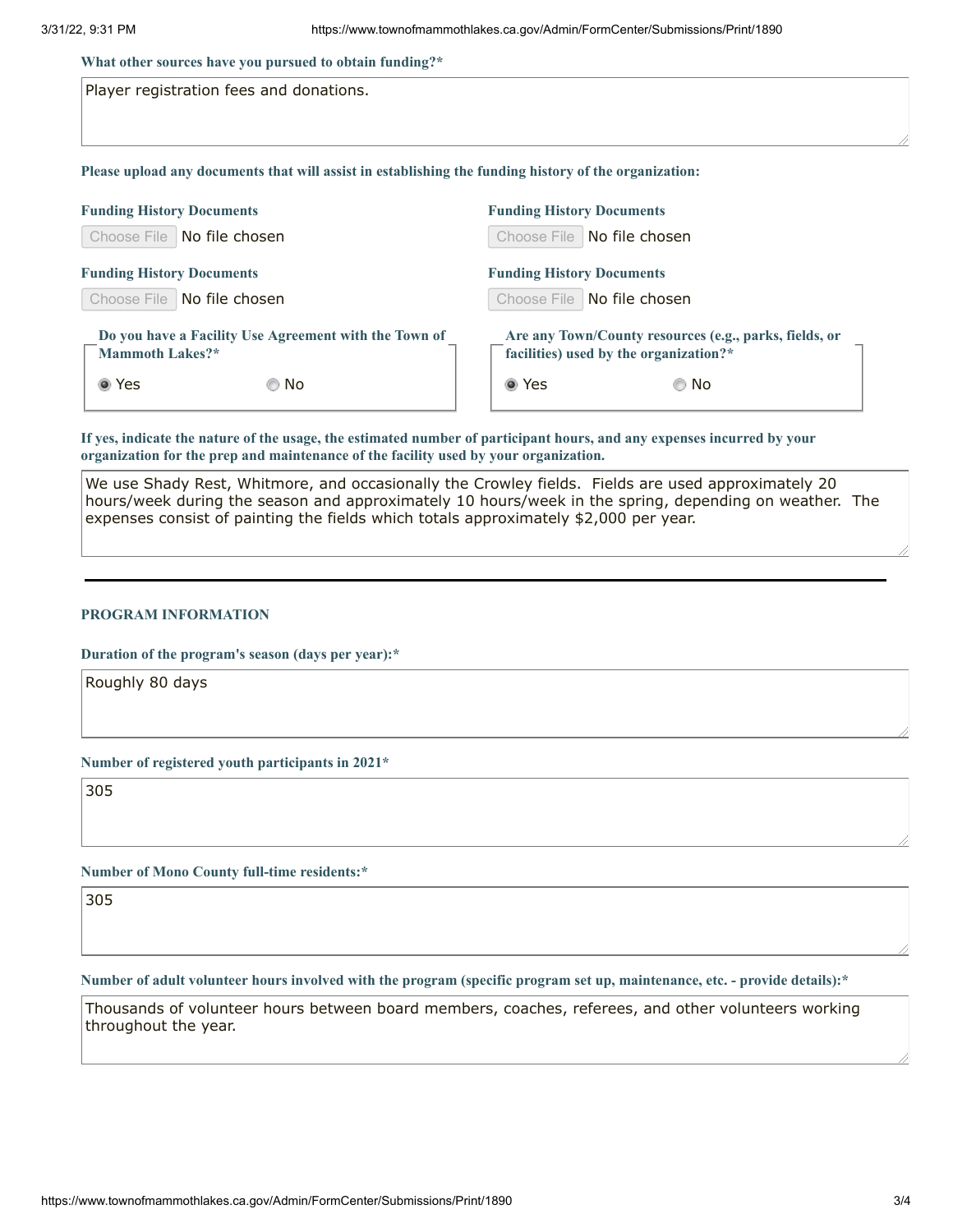What type of measures or procedures do you take to promote good sportsmanship among the players, coaches, and parents? Are there policies in place to discourage abusive behavior and language towards participants, coaches, and officials?\*

Positive Coaching-A coach can be one of the most influential people in a player's life, so AYSO requires they create a positive experience for every player in AYSO. Additionally, encouraging player's effort leads to greater enjoyment, improved skills and stronger motivation in players.

#### Good Sportsmanship-

We strive to create a positive environment based on mutual respect rather than a win-at-all-costs attitude, and our programs are designed to instill good sportsmanship in every facet of AYSO.

**Outside of your program, what type of community programs or projects does your organization participate in?**

TOML Haunted roller rink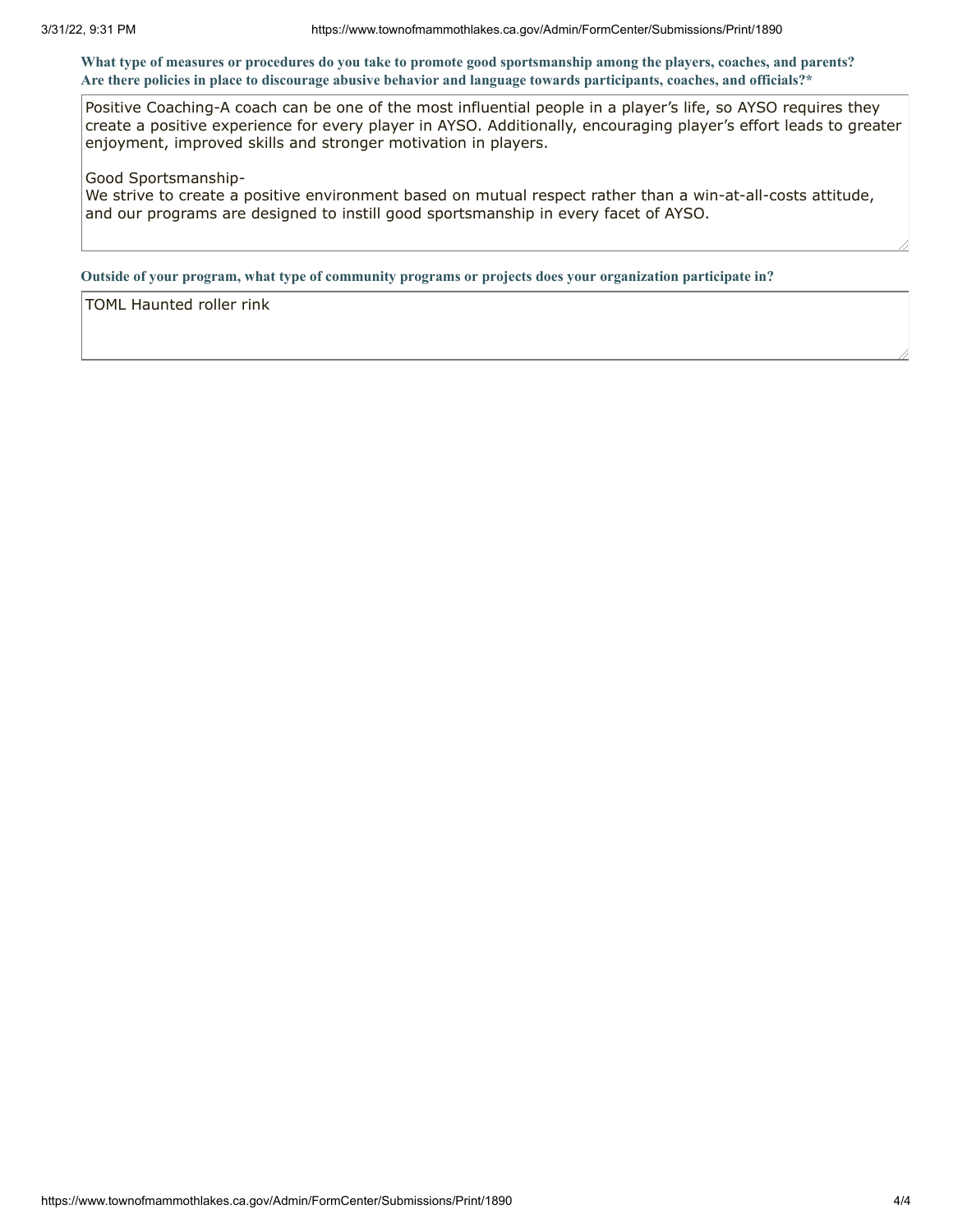# **AYSO 2021 BUDGET**

# **Expenses**

# **Total Expenses** \$ 39,315.00

| <b>Site Fees</b>      |                          | <b>Concessions</b> |   |
|-----------------------|--------------------------|--------------------|---|
| Field/facility rental | 239.00                   |                    |   |
| AYSO fees             | 8,061.00                 |                    |   |
|                       | $\overline{\phantom{a}}$ |                    | ٠ |
|                       | $\overline{\phantom{a}}$ |                    |   |
|                       | $\overline{\phantom{a}}$ |                    |   |
| <b>Totals:</b>        | 8,300.00                 | Totals:            |   |

| <b>Uniforms/Equipment</b> |                          | <b>Training</b>  |  |          |
|---------------------------|--------------------------|------------------|--|----------|
|                           | 18,595.00                | Coaches          |  | 6,000.00 |
|                           |                          | Volunteers       |  | 760.00   |
|                           | $\overline{\phantom{a}}$ | <b>Officials</b> |  | 167.00   |
|                           | $\overline{\phantom{0}}$ |                  |  |          |
|                           | $\overline{\phantom{0}}$ |                  |  |          |
| Totals:                   | 18,595.00                | <b>Totals:</b>   |  | 6,927.00 |

| <b>Registration &amp; Marketing</b> |  |                          | <b>Awards</b>   |  |        |  |
|-------------------------------------|--|--------------------------|-----------------|--|--------|--|
| <b>Print media</b>                  |  | $\overline{\phantom{0}}$ | <b>Trophies</b> |  | 901.00 |  |
| Website                             |  | $\overline{\phantom{0}}$ |                 |  |        |  |
| Posters/banners                     |  |                          |                 |  |        |  |
|                                     |  |                          |                 |  |        |  |
|                                     |  | $\overline{\phantom{0}}$ |                 |  |        |  |
| Totals:                             |  |                          | <b>Totals:</b>  |  | 901.00 |  |

| <b>Administration</b> |                          | <b>Travel</b>     |  |          |
|-----------------------|--------------------------|-------------------|--|----------|
| Telephone             | 270.00                   | conf and meetings |  | 1,023.00 |
| Stationary supplies   | 93.00                    | Sectional meeting |  | 344.00   |
| bank fees             | 24.00                    | Food              |  |          |
|                       | $\overline{\phantom{0}}$ |                   |  |          |
|                       | $\overline{\phantom{0}}$ |                   |  |          |
| 'Totals:              | 387.00                   | <b>Totals:</b>    |  | 1,367.00 |

| <b>Miscellaneous</b> |                          | <b>Staff</b>     |   |
|----------------------|--------------------------|------------------|---|
| Team pictures        | 2,838.00                 | Coaches          |   |
|                      | $\overline{\phantom{a}}$ | <b>Officials</b> |   |
|                      | $\overline{\phantom{a}}$ | Accounting       | ٠ |
|                      | $\overline{\phantom{a}}$ |                  |   |
|                      | $\overline{\phantom{a}}$ |                  |   |
| Totals:              | 2,838.00                 | Totals:          |   |

|    |          | <b>Concessions</b> |  |
|----|----------|--------------------|--|
| \$ | 239.00   |                    |  |
| \$ | 8,061.00 |                    |  |
| ¢  |          |                    |  |
| ċ  |          |                    |  |
| c  |          |                    |  |
| ċ  | 8,300.00 | Totals:            |  |

|                 | <b>Training</b>  |          |
|-----------------|------------------|----------|
| \$<br>18,595.00 | Coaches          | 6,000.00 |
| \$              | Volunteers       | 760.00   |
| \$              | <b>Officials</b> | 167.00   |
| \$              |                  |          |
| \$              |                  |          |
| \$<br>18,595.00 | <b>Totals:</b>   | 6,927.00 |
|                 |                  |          |

|    | <b>Awards</b> |  |        |
|----|---------------|--|--------|
| \$ | Trophies      |  | 901.00 |
| ¢  |               |  |        |
| ċ  |               |  |        |
| ć  |               |  |        |
| ć  |               |  |        |
| ሖ  | Totals:       |  | 901.00 |

|              | Travel            |  |          |
|--------------|-------------------|--|----------|
| \$<br>270.00 | conf and meetings |  | 1,023.00 |
| \$<br>93.00  | Sectional meeting |  | 344.00   |
| \$<br>24.00  | Food              |  |          |
| \$           |                   |  |          |
| \$           |                   |  |          |
| \$<br>387.00 | Totals:           |  | 1,367.00 |

|    |          | <b>Staff</b>     |  |
|----|----------|------------------|--|
| \$ | 2,838.00 | Coaches          |  |
| \$ |          | <b>Officials</b> |  |
| \$ |          | Accounting       |  |
| Ś  |          |                  |  |
| \$ |          |                  |  |
| ċ  | 2,838.00 | Totals:          |  |